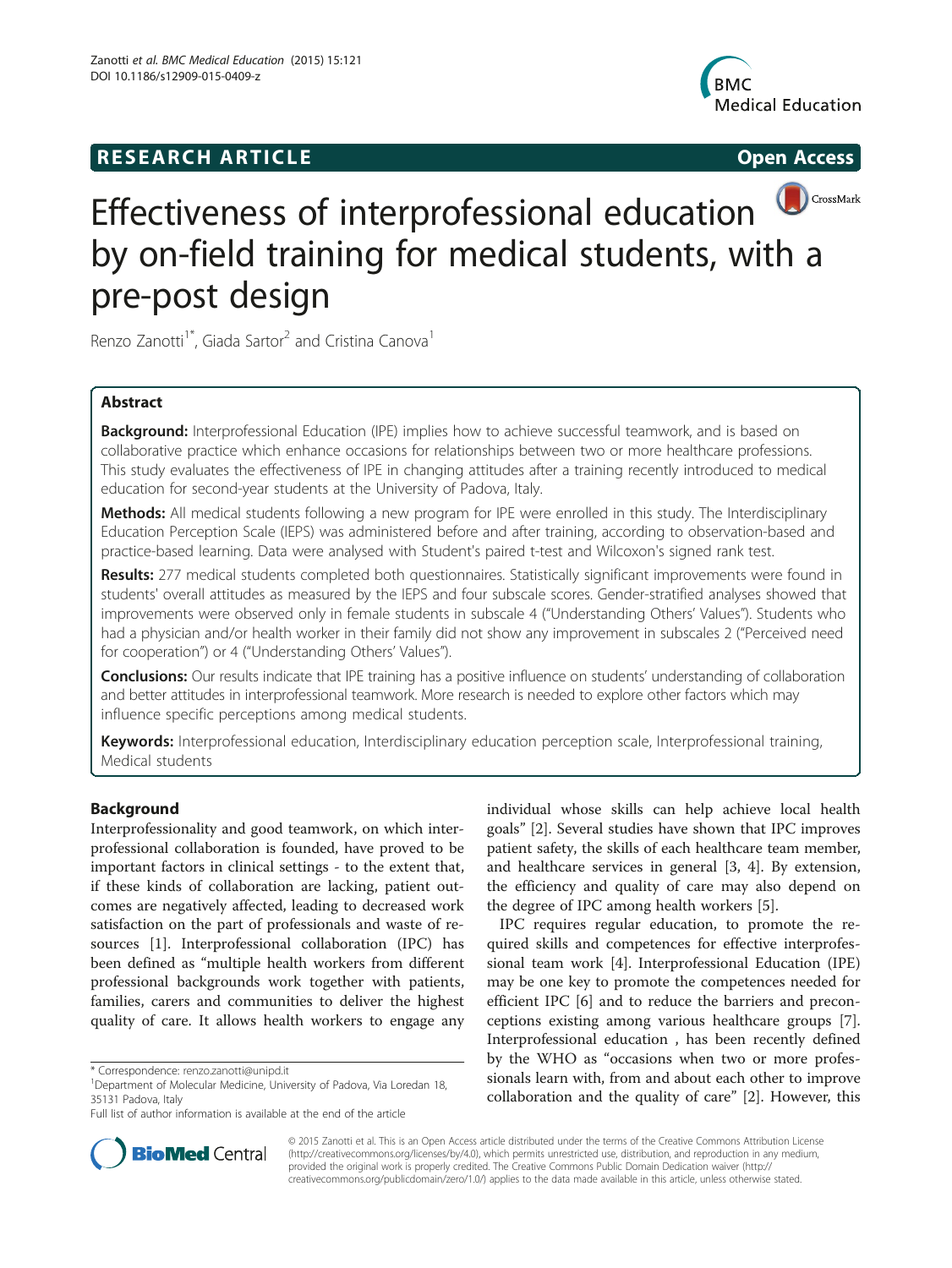definition appears to focus too much on relational aspects in practice, neglecting other important dimensions such as the integration of active educational methods in the social dimensions of health organisation and daily routine.

In some European countries such as the UK, IPE development has been promoted by the government as a means for improving collaboration between health and social care professionals [\[8](#page-6-0)] and since 1997 at least twothirds of UK universities with qualifying courses in health have included a pre-qualifying IPE in their core curricula [[9\]](#page-6-0). In 1996, Linköping University in Sweden implemented an extensive commitment to interprofessional education for all health science students [\[2](#page-6-0)]. Other formalised IPE programs were set up in Canada [[10\]](#page-6-0). In Italy, only recently IPE programs have been included in the core curricula of medicine or healthcare degrees in some universities, although these programs are still local, without any nation-wide formalisation.

The literature on IPE is of increasing interest as regards to the effectiveness of educational strategies of such programs such programs [[11\]](#page-6-0). Some authors suggest that it should be taught during pre-qualification, as an investment in future professional practice and patient care [[12](#page-6-0)]; others suggest introducing it both before and after qualification [[13\]](#page-6-0). Barr (2005) proposed a five-point classification of IPE strategies to facilitate learning, which is now taken as a point of reference in the literature: problem-based, exchange-based, simulation-based, observation-based and practice-based learning (cited by 7, p74). One of the most frequently used instrument to assess student attitudes before, during and after IPE programs is the Interdisciplinary Education Perception Scale (IEPS) [\[14](#page-6-0)], which aims at measuring one or more IPE outcomes based on the framework of Barr [\[15](#page-6-0)]. Pre-qualification IPE programs have been extensively evaluated with the IEPS scale in studies on several groups of healthcare students and involving strategies such as practice-based learning [[4, 16](#page-6-0)–[18](#page-6-0)], problembased learning [[8, 19, 20\]](#page-6-0) or simulation-based learning [[10](#page-6-0)]. Most interprofessional education programs reported in the literature focus on student to student interactions from a range of health professions [[10](#page-6-0), [16](#page-6-0), [17](#page-6-0), [19](#page-6-0), [20](#page-6-0)]. Although some studies have included medical students [[8, 10, 17, 19](#page-6-0), [21](#page-6-0)], none of them has tailored an IPE course aimed specifically for medical students only.

At the University of Padova, following several years of discussions, in 2013 a new observation- and practicebased IPE program specifically designed for medical students was set up. It was not only based on on-field structured observations about relationships between health care professionals, but also introduced mandatory clinical activities and operational skills whereby medical students learn from and about other professions through interactions with qualified health professionals in the following areas: working environment, knowledge of own professional competence, interprofessional relationships, and relationships with patients. As this is an innovative IPE program, knowledge of its effectiveness is lacking.

This study, using a pre-post design and the IEPS as the instrument for evaluation, aimed at measuring whether attitudes towards interprofessional teamwork among medical students improved after the introduction of the new training program and if such improvements were homogeneous as regards students' individual characteristics.

## Methods

## Participants and study design

The target population consisted of all 421 s-year medical students enrolled in the mandatory course "Interactions with Healthcare Professions", which required 10 h of theory in class and 40 h of training in interprofessional clinical settings over one or two weeks. Theory and training classes were designed as two programs, both mandatory, carrying two evaluations. Information and instructions about the organization of the training program were provided at the end of the theory classes.

All students who attended the course were sent emails asking them to take part in the study, together with information about the course, contact details for further explanations or technical problems, and a direct link to the on-line questionnaire.

In order to assess IPE training (described in detail below) effectiveness in developing interprofessionality, a pre-post design was adopted to evaluate students' interdisciplinary perception before and after training. All students were asked to complete the IEPS questionnaire (see below for details) before selecting their preferred unit, and again at the end of the course. The training program started in February 2013 and data collection was completed in December 2013, the project having taken 11 months in all.

The study was approved by the Ethics Committee of the University of Padova School of Medicine.

## Training in Interprofessional Education (IPE) in a clinical setting

Experimental training in IPE in a clinical setting was based on two main educational strategies: i) on-field observations based on grounded theory approach [\[22\]](#page-6-0), and ii) skilled activities, tutored by nurses or other healthcare professionals. The first educational strategy, on-field observation, was based on personal interactions and use of observational grids, derived from the literature adopted in the theoretical course. In that course, aspects such as gender, role, age, local traditions, cultural expectations and stereotypes were critically discussed and compared with the selected articles and students' personal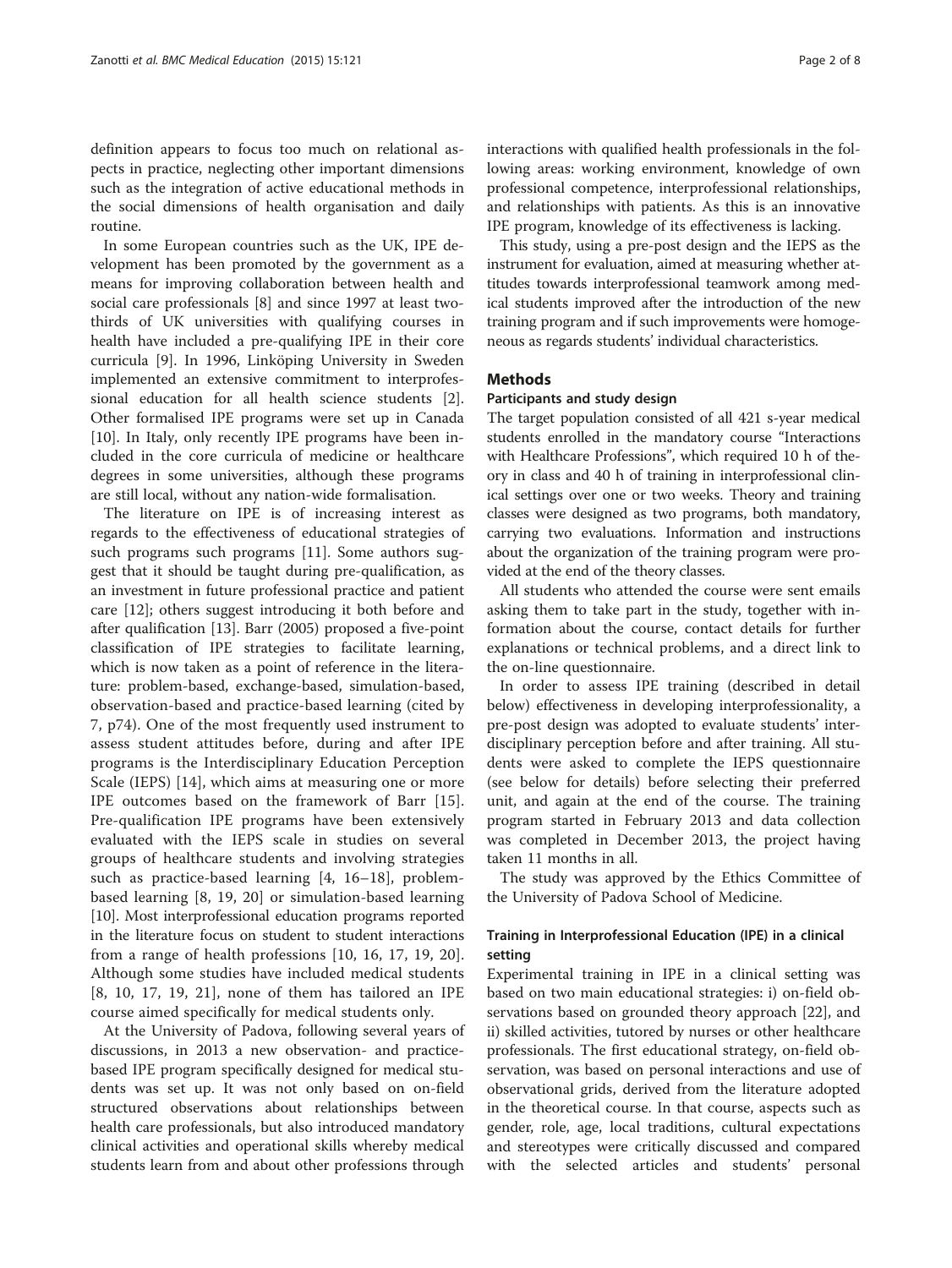experiences and opinions. Students were asked to use these grids in clinical setting to focus their attention on relationships within professional teams and to compare their observations with results from the relevant literature provided to them, as part of the provided "training package". Observed variables in the grids included: main characteristics of the working environment, individuals' perception of own and others competence, and various communication behaviors connoting the relationships with various health professionals and with patients. The second educational strategy involved a review of students' experience of various technical and healthcare activities, such as taking blood and other biological samples, examining and recording health readings, providing support for walking, personal hygiene and some minor therapeutic measures. Students were involved in these activities in an interactive way with various health professionals, including nurses, nursing assistants, physioherapists, radiologists, and physicians. Such participated experiences were tutored by nurses or other healthcare professionals, preferably non-physician clinical staff. At the end of the clinical setting period, students were asked to provide a semi-structured report in which they gave details about their experience, evaluated their learning, and made comments on the quality of the observed relationships between professionals and with patients, based on the grid variables. Students were also asked to complete the report with critical comparisons between their observations and the literature provided. However, this was considered optional, in order to stimulate students without exceeding in formal requirements after the clinical experience. Clinical educational training was carried out in hospital wards in the Veneto Region (NE Italy), mostly in Padova and its surroundings.

Students were asked to indicate (by e-mail) where they preferred to be placed for training, choosing one location from a list of available settings. Selected locations were fed back to a control desk by a relational database specifically designed for managing allocations and pairing tutors with students. Information about matched students/settings were then sent both to the selected hospital wards and the students who preferred them. Students received in advance copies of the training manual, which gave information on goals, rules and other requirements, and a facsimile of the final report, to be completed one week after the end of training.

#### Study instrument and data collection

The study instrument comprised two questionnaires. The first collected personal information on students (only before IPE training) such as age, gender, previous study in the healthcare field, previous work experience or voluntary work in it, presence of family members working in healthcare, and information on any previous hospitalisations. The second consisted of the IEPS developed by Luecht [[23](#page-6-0)] to assess students' attitudes towards interprofessional cooperation (both before and after IPE training). The questionnaire had been translated into Italian by two professional translators, working independently. The two versions were compared and any differences were discussed and agreed upon by a group of professional healthcare experts. The IEPS has been extensively used in studies among medical, nursing and other healthcare groups of students, and has shown itself to have good reliability and validity [\[23](#page-6-0)]. It is composed of 18 items measured on a 5- or 6-point Likert scale. We adopted the 5-point scale, ranging from "strongly disagree" ([[1](#page-6-0)] point) to "strongly agree" (5 points), as in other studies [[17, 24](#page-6-0)]. Higher scores indicate a more positive attitude towards interprofessional education.

Each of the 18 items was classified into four subscales, identified and labelled according to Luecht [\[23\]](#page-6-0), adding up to the values of the individual items (reported in Additional file [1\)](#page-6-0) of the corresponding factor. Subscale 1, labelled by Luecht as "Competency and Autonomy" (items 1, 3, 4, 5, 7, 9, 10 and 13; minimum score: 8; maximum score: 40), measures how highly students respect their profession, in the sense that it is well taught and contributes significantly to improving the healthcare field, and to what extent they believe that other professions are respected in a similar fashion. Subscale 2, "Perceived Need for Cooperation" (items 6 and 8; minimum score: 2; maximum score: 10), reflects students' perceptions of the need for teamwork which typically respects and works well with other professions. Subscale 3, "Perception of Actual Cooperation" (items 2, 14, 15, 16 and 17; minimum score: 5; maximum score: 25), reveals students' perception that their profession typically respects and works well with other professions. Subscale 4, "Understanding Others' Values" (items 11, 12 and 18; minimum score: 3; maximum score: 15), reflects the degree of respect for contributions from all healthcare professions [\[23, 25\]](#page-6-0).

#### Data analysis

The open source application "Limesurvey 2.00" was used to ask students to take part in the survey by e-mail, and to collect and save data before and after training. The program assigned each student an anonymous ID, used to fill in and later to link the pre- and post-online questionnaires. We analysed data regarding students who attended IPE training and completed both questionnaires, before and after training.  $χ$ 2 and Student's t-test for independent samples were used to compare the gender and age distributions of the students included and not included in analyses.

A descriptive analysis was carried out to identify students' characteristics and their frequency of answers to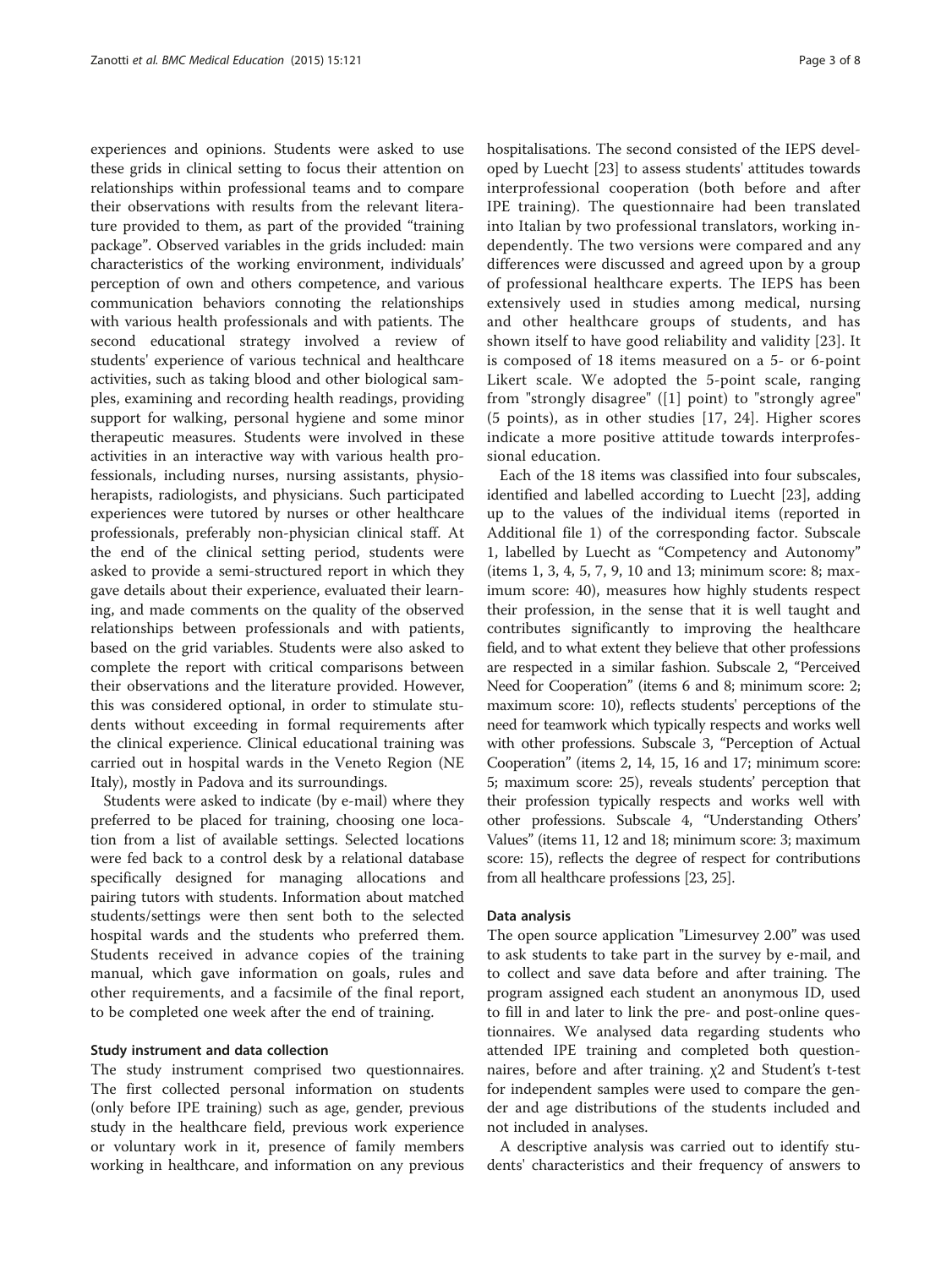the IEPS 18-item pre-post training scale. Since the IEPS items are ordinal in nature, Wilcoxon's signed rank test was used to analyse each item. To evaluate internal consistency of the overall IEPS and of each subscale scores (pre-training), Cronbach's alphas were calculated. The means of the overall IEPS score and the four subscales were evaluated with Student's two-tailed paired ttest for continuous measures, to detect any differences before and after training. The assumption of normality for each subscale was evaluated with the Kolmogorov-Smirnov test. Analyses were subsequently stratified by students' individual characteristics as gender, previous training in medical field, work or voluntary experience in the healthcare field, having a family member working in healthcare and previous history of hospitalisation. The significance level was set at 0.05. All analyses were performed with Stata SE 11 (Stata software version 11; Stata Corp., College Station, TX).

## Results

A total of 421 students participated in training, and 277 (65 %) completed all the questions before and after IPE training and were therefore included in the study. Of the 144 students not included, 28 could not be considered because, for personal reasons, they had trained before the beginning of data collection; 47 students did not complete the pre-test, and 69 did not complete the posttest. The 277 students included in the study had similar age and gender distributions to the 116 out of the 144 students with personal data available who were not included in the analyses  $(p > 0.05)$ ; data not shown). The average age of respondents was 21.18 years; 54.15 % were women and 45.85 % men (Table 1).

Frequencies for each of the IEPS pre-post training items are described in Additional file [1.](#page-6-0) Wilcoxon's

|  | <b>Table 1</b> Characteristics of study population ( $n = 277$ ) |  |  |  |
|--|------------------------------------------------------------------|--|--|--|
|--|------------------------------------------------------------------|--|--|--|

| Characteristics                                         | Mean (SD)   | Frequency (%) |
|---------------------------------------------------------|-------------|---------------|
| Age                                                     | 21.18(0.93) |               |
| Gender                                                  |             |               |
| Female                                                  |             | 150 (54.15)   |
| Male                                                    |             | 127 (45.85)   |
| Healthcare work experience <sup>a</sup> (yes)           |             | 12 (4.33)     |
| Healthcare education plus University <sup>b</sup> (yes) |             | 27 (9.75)     |
| Physician in family (yes)                               |             | 60 (21.66)    |
| Healthcare worker in family (yes)                       |             | 74 (26.71)    |
| Healthcare voluntary work experience (yes)              |             | 49 (17.69)    |
| Any hospitalisation (yes)                               |             | 89 (32.13)    |

<sup>a</sup>defined as previous work in healthcare field (e.g., nursing, physiotherapy, obstetrics, biology, etc.)

**b**defined as previous training in medical field (e.g., nursing, biology, obstetrics, pharmacy, short first aid courses, psychology, etc.)

signed rank test analyses indicated a statistically significant improvement ( $p < 0.05$ ) after IPE training for each item. The instrument showed a high overall reliability, with a Cronbach's alpha of 0.84, although the reliability of the subscales ranged from 0.26 (subscale 4), 0.84 (subscale 3) (subscale 2: 0.55, subscale1: 0.74) consistently with previous results [\[17, 23\]](#page-6-0).

Student's paired t-test was used to analyse pre-post training differences in the four subscales. As shown in Table 2, all four scores showed statistically significant improvements after IPE training. Subscales 1 ("Competency and Autonomy") and 3 ("Perception of Actual Cooperation") showed improvements of 7 % and 10 %; subscales 2 ("Perceived Need for Cooperation") and 4 ("Understanding Others' Values") increased less, by 4 % and 3 %, respectively. This clinical IPE training therefore led to significant improvements in students' perceptions of interprofessional practice, which may lead to more collaborative attitudes as future doctors.

Gender-stratified analysis showed an improvement after IPE training for the first three subscales in both men and women. Subscale 4 ("Understanding Others' Values") improved only among women (Table [3](#page-4-0)).

The 100 students with a family member working in healthcare, compared with the 177 students without such figures, showed improvements after training only on subscales 1 and 3. No significant change after the training was found for subscales 2 and 4, in the group of students with doctors or healthcare workers in the family  $(p > 0.05)$  (Table [4](#page-4-0)). Other student features, such as previous training in medical field, work or voluntary experience in the healthcare field, and previous history of hospitalisation did not modify improvements in attitudes after the IPE training.

## **Discussion**

Interprofessional education has proved to be a challenge, requiring effective and educational strategies based on teamwork in clinical settings in which students must be directly and actively involved. A properly structured program based on on-field training with a mix of guided

| Table 2 IEPS mean subscale scores of medical students' pre-post |  |  |  |  |
|-----------------------------------------------------------------|--|--|--|--|
| training $(n = 277)$                                            |  |  |  |  |

| Subscale                               |              | Pre: mean (SD) Post: mean (SD) | $P$ -value <sup>a</sup> |
|----------------------------------------|--------------|--------------------------------|-------------------------|
| 1. Competency &<br>Autonomy            | 29.23 (3.51) | 31.17 (3.58)                   | < 0.001                 |
| 2. Perceived need for<br>cooperation   | 8.52 (1.21)  | 8.89 (1.12)                    | $<$ 0.001               |
| 3. Perception of actual<br>cooperation | 17.67 (2.92) | 19.43 (2.90)                   | < 0.001                 |
| 4. Understanding others'<br>values     | 9.99(1.62)   | 10.30 (1.65)                   |                         |

<sup>a</sup>Student's paired t-test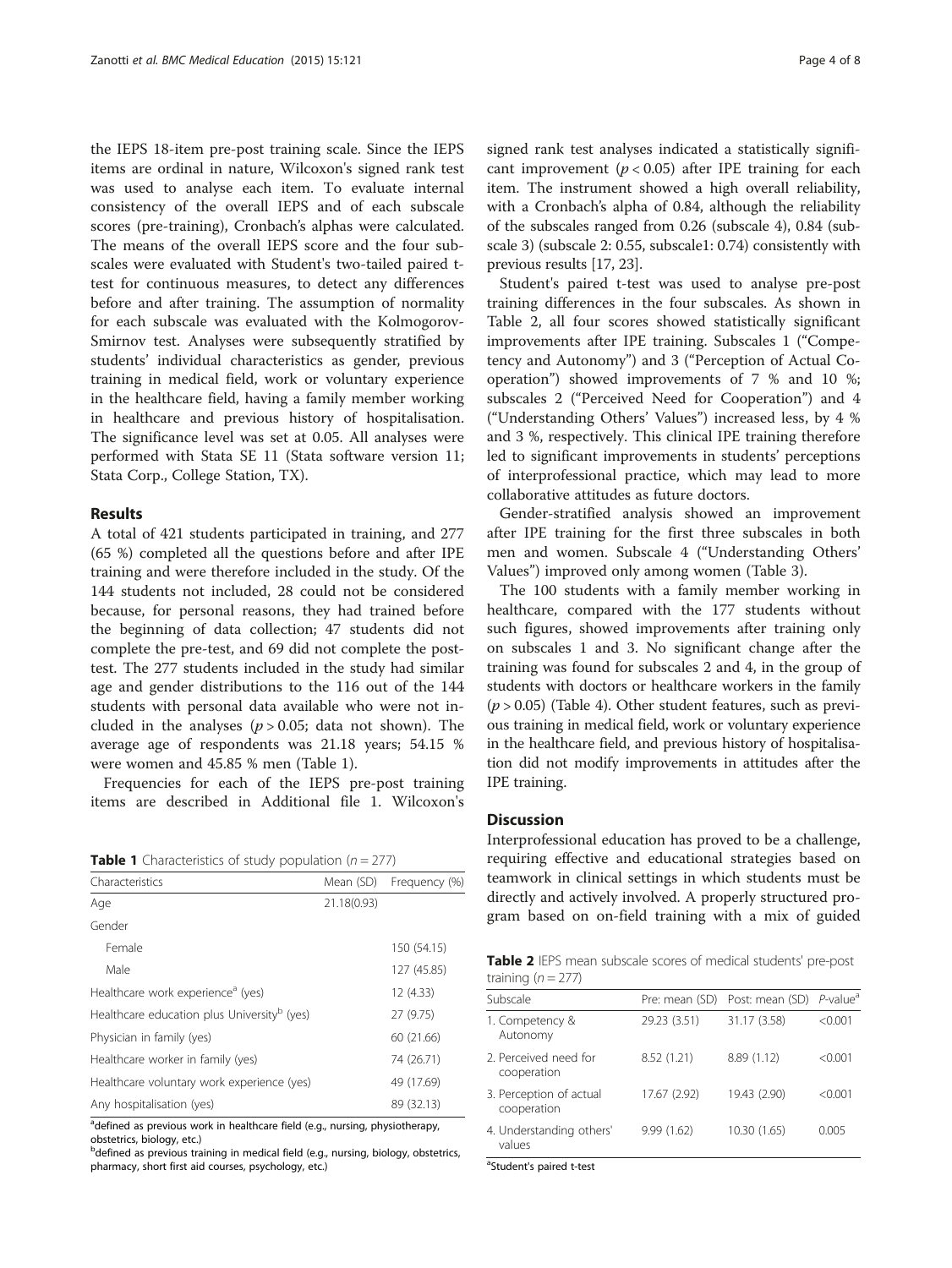| Subscale                            | Males          |                 |                      | <b>Females</b> |                 |                         |
|-------------------------------------|----------------|-----------------|----------------------|----------------|-----------------|-------------------------|
|                                     | pre: mean (SD) | post: mean (SD) | P-value <sup>a</sup> | pre: mean (SD) | post: mean (SD) | $P$ -value <sup>a</sup> |
| 1. Competency & Autonomy            | 29.35(0.31)    | 31.17 (0.34)    | < 0.001              | 29.13 (0.29)   | 31.16 (0.28)    | < 0.001                 |
| 2. Perceived need for cooperation   | 8.27(0.12)     | 8.75(0.10)      | < 0.001              | 8.73 (0.09)    | 9.01(0.09)      | < 0.001                 |
| 3. Perception of actual cooperation | 17.50 (0.26)   | 19.28 (0.27)    | < 0.001              | 17.81 (0.24)   | 19.55 (0.22)    | < 0.001                 |
| 4. Understanding others' values     | 9.90(0.14)     | 10.13(0.15)     | 0.069                | 10.06 (0.14)   | 10.43(0.13)     | 0.004                   |

<span id="page-4-0"></span>**Table 3** IEP mean subscale scores of medical students' pre-post training  $(n = 277)$ , stratified by gender

<sup>a</sup>Student's paired t-test

observations, shared interprofessional experiences and coaching, is expected to improve attitudes towards teamwork to a greater extent than traditional, less active/interactive programs. A new program of training in IPE, to complete the traditional short academic theoretical course for second-year medical students, was therefore developed at the University of Padova. To the best of our knowledge, this is the first study assessing the effect of a specific training program on interprofessional skills in medical students enrolled in an Italian university.

The structured program adopted for IPE training was based on two educational strategies: a) on-field observations, consistent with the grounded theory method [\[25](#page-6-0)], with the aim of discovering the basic social processes underlying teamwork, and b) structured experience in some skilled care activities performed daily and supervised by nurses or other health professionals. The basic idea was to have the medical students tutored by nurses or other professionals in clinical activities, and exposed to the skills of others. In the meantime, students were asked to observe and record interprofessional relationships from the prospective young students not yet involved in a professional role.

This combined use of the two strategies in IPE training for medical students has not been reported in other similar studies. Our study succeeded in demonstrating improved attitudes towards interprofessional collaboration among medical students more effectively than other studies evaluating IPE effectiveness in the same type of students with the IEPS [[10, 17](#page-6-0), [19, 26](#page-6-0)]. However, the above studies adopted different IPE strategies involving many types of healthcare students (nursing,

medical, physiotherapy, occupational therapy, etc.). Using problem-based learning with real patients, Goelen (2006) presented five interdisciplinary seminars to undergraduate medical, nursing and physiotherapy students. Their results showed that it was only among students of medicine that no significant improvements in attitude were revealed, whereas all the others showed significant changes [\[19\]](#page-6-0). Other studies have evaluated students' attitudes only after the IPE experience, reporting differences among professions and, again, lower scores among medical students [\[10, 17](#page-6-0), [26](#page-6-0)].

Results from quantitative observations collected prepost training showed significant improvements in students' attitudes towards interprofessionality in all four subscales. These improvements were particularly notable in the subscales "Perceived autonomy competence within the profession" and "Perception of actual cooperation between their profession and those of others". Such positive results are of particular interest, since this is the first study assessing the effect of an IPE university program on the attitudes of Italian medical students. The least increase was observed in subscales 2 ("Perceived Need for Cooperation") and 4 ("Understanding Others' Values"). Similarly, Neill [[16\]](#page-6-0) using the IEPS in a pre-post study based on collaborative learning in a rural community on a sample of 114 students in various healthcare professions, did not find any prepost increase in scores on the subscale "Perceived Need for Cooperation". Giordano [\[17](#page-6-0)] administered the IEPS after an interdisciplinary course taught to a sample of 496 students in the medical and healthcare professions, and found that subscale 4 scored lowest for students in all disciplines.

Table 4 IEPS mean subscale scores of medical students' pre-post training ( $n = 277$ ), stratified by students with family members working in healthcare

| Subscale                            | Physician or health worker in family ( $n = 100$ ) |                 |                         | No physician or health worker in family ( $n = 177$ ) |                 |                         |
|-------------------------------------|----------------------------------------------------|-----------------|-------------------------|-------------------------------------------------------|-----------------|-------------------------|
|                                     | pre: mean (SD)                                     | post: mean (SD) | $P$ -value <sup>a</sup> | pre: mean (SD)                                        | post: mean (SD) | $P$ -value <sup>a</sup> |
| 1. Competency & Autonomy            | 29.06 (3.89)                                       | 31.06 (3.79)    | < 0.001                 | 29.15 (3.28)                                          | 31.23 (3.46)    | < 0.001                 |
| 2. Perceived need for cooperation   | 8.49 (1.14)                                        | 8.68 (1.20)     | 0.081                   | 8.53(1.26)                                            | 9.01(1.05)      | < 0.001                 |
| 3. Perception of actual cooperation | 18.05(3.16)                                        | 19.07 (3.10)    | < 0.001                 | 17.45 (2.76)                                          | 19.63 (2.77)    | < 0.001                 |
| 4. Understanding others' values     | 10.02(1.82)                                        | 10.05 (1.87)    | 0.860                   | 9.95(1.46)                                            | 10.45(1.53)     | < 0.001                 |

<sup>a</sup>Student's paired t-test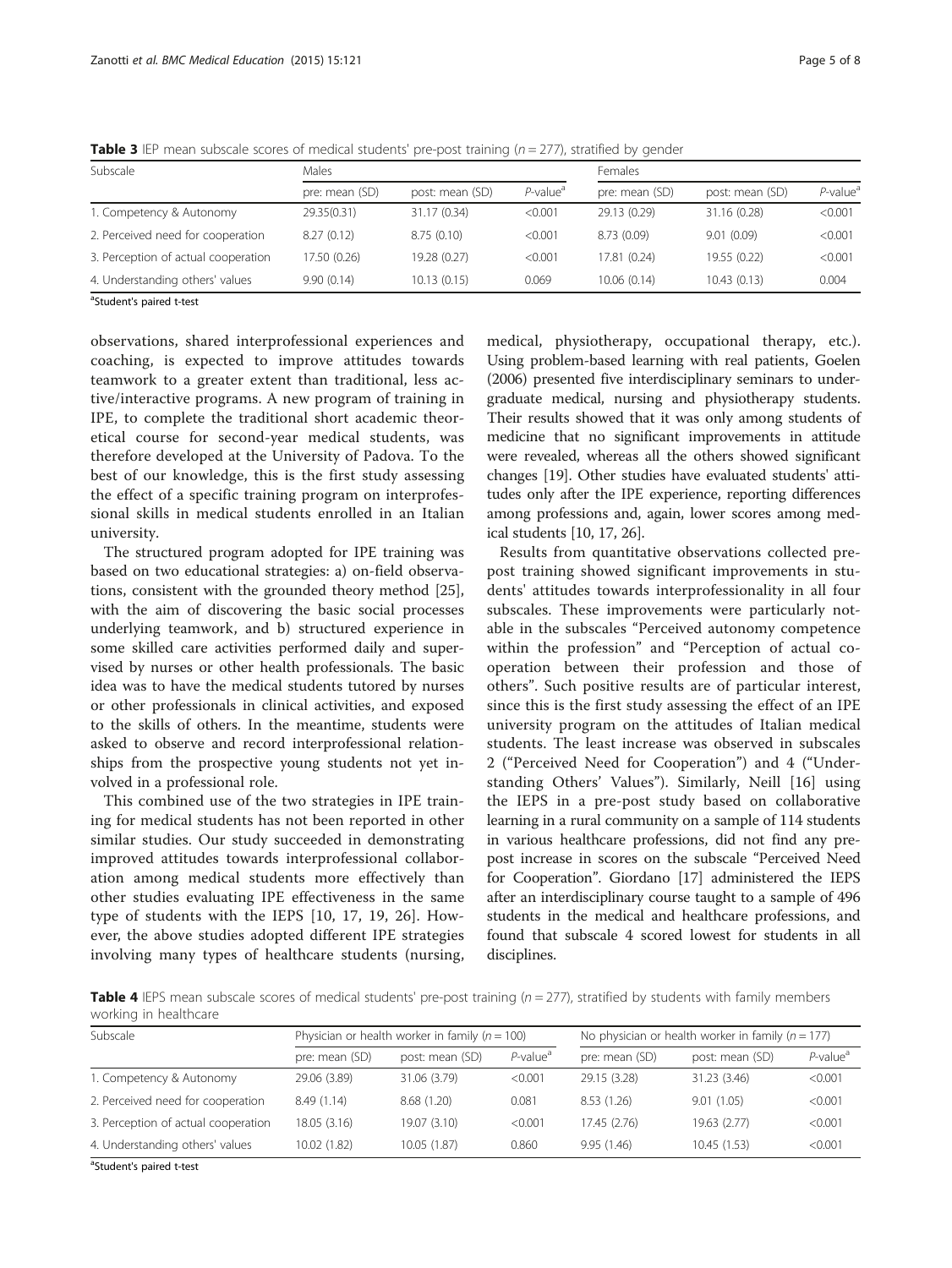Our data were analysed according to the model of Luecht [\[23\]](#page-6-0), subsequently modified by McFayden [\[27\]](#page-6-0) in an attempt to increase its sensitivity to undergraduates. The latter author suggested that the original subscale 4 is acceptable for use among more mature undergraduates who have already had experience of clinical placements, post-graduate students with clinical experience, or practitioners, because the three original items of subscale 4 ("Understanding Others' Values") may not be appropriate for assessing undergraduates at the start of their professional development. We used the original version here, obtaining results which showed consistent improvements among the four subscales, although subscale 4 had the lowest reliability. We believe that subscale 4 should be kept in the model, even for younger students, because it reflects an important aspect of interprofessional education related to understanding the contribution from all healthcare professions.

We found a significant modifying effect of gender as regards subscale 4: women had an empathic attitude towards understanding others' values, whereas men did not. To the best of our knowledge, no previous study using the IEPS has shown such a significant gender effect. However, this result is consistent with other studies adopting different instruments. One is that of Wilhelmsson [\[28](#page-6-0)], in which a sample of 670 students were examined by the "Readiness for Interprofessional Learning Scale" to evaluate the results of IPE training, and showed that female students were more likely to work in a team. Another study by Hansson [[29](#page-7-0)], using the "Jefferson Scale of Attitudes toward Physician-Nurse Collaboration" for medical and nursing students from two universities, showed a more positive attitude towards teamwork among female students.

In addition to gender, other characteristics regarding students' experience in the healthcare field were examined, such as having a physician and/or healthcare worker in the family. These features were assessed because students may begin their degree course already with a stereotyped vision about medical doctors or other healthcare professions. Such stereotyped perspective may alter their perception of the capability and skills of these professional figures [\[13,](#page-6-0) [30](#page-7-0)–[32](#page-7-0)].

Our results showed that students with a doctor or healthcare worker in the family did not show any improvement in "Perceived Need for Cooperation" or "Understanding Others' Values". Although our IPE training took place in the second year of medical school, before the start of clinical practice, it is however possible that some students came to university with already stereotyped attitudes towards other professions in the healthcare field [[13,](#page-6-0) [30](#page-7-0)–[32](#page-7-0)]. It has been suggested that these stereotypes are adopted more frequently among students with family members who work in healthcare. Tunstall-Pedoe [[32](#page-7-0)], studying possible stereotypes in healthcare

students following interdisciplinary courses, demonstrated that students with family members working in healthcare increased their likelihood of holding views which society accepts. Other student features, such as previous study, working or voluntary experience in the healthcare field, and previous history of hospitalisation did not modify our positive findings.

Our results clearly indicate that targeting one homogeneous group of students with IPE strategies based on real clinical experience and teaching by other health professionals can be effective and feasible with limited resources. In fact, no additional classes, seminars or teaching lessons were added to students' already busy calendar, and training was spread over one or two weeks, after reciprocal agreement between training ward personnel and students. However, as our study design did not include a control group, the results must be taken with a degree of scepticism. Our study reports on an interprofessional learning program targeted specifically on medical students who learn from and about other professions through interactions with qualified health professionals, and we did not find any directly comparable study in the reported literature. Another limitation to our study is that students' attitudes may be influenced by other factors, over which we had no control. Beliefs and attitudes do not indicate true skills in interprofessional work. Therefore, one aspect to be further investigated is the ability to work as an active member of a multiprofessional team. Measurement of attitudes and skills by the IPE remains an open question, since no single instrument offers a sufficient solution to many educators and research teams [[33](#page-7-0)]. We adopted only the IEPS to assess the effectiveness of our IPE training. Another widely used instrument which could have been included is the "Readiness for Interprofessional Learning Scale" (RIPLS) [\[34\]](#page-7-0), developed to assess the attitudes and perceptions of students and professionals and to determine their readiness for interprofessional learning. Although our results are promising, the long-lasting effect of IPE training was not evaluated. Our results should be interpreted with caution, because students' socio-demographic characteristics and cultural backgrounds, as well as the stereotypes, expectations and attitudes which they bring to higher education, vary considerably between countries and institutions, and may influence IPE experience and learning [[26](#page-6-0)]. This means that effective IPE activities in one university may not be as effective in another [[35\]](#page-7-0). University IPE programs should provide more comparable methodologies and adopt pre-post evaluations more systematically.

## **Conclusions**

Our IPE training is innovative, in that it combines two different strategies - observation-based and practicebased learning. This may be viewed as effective, because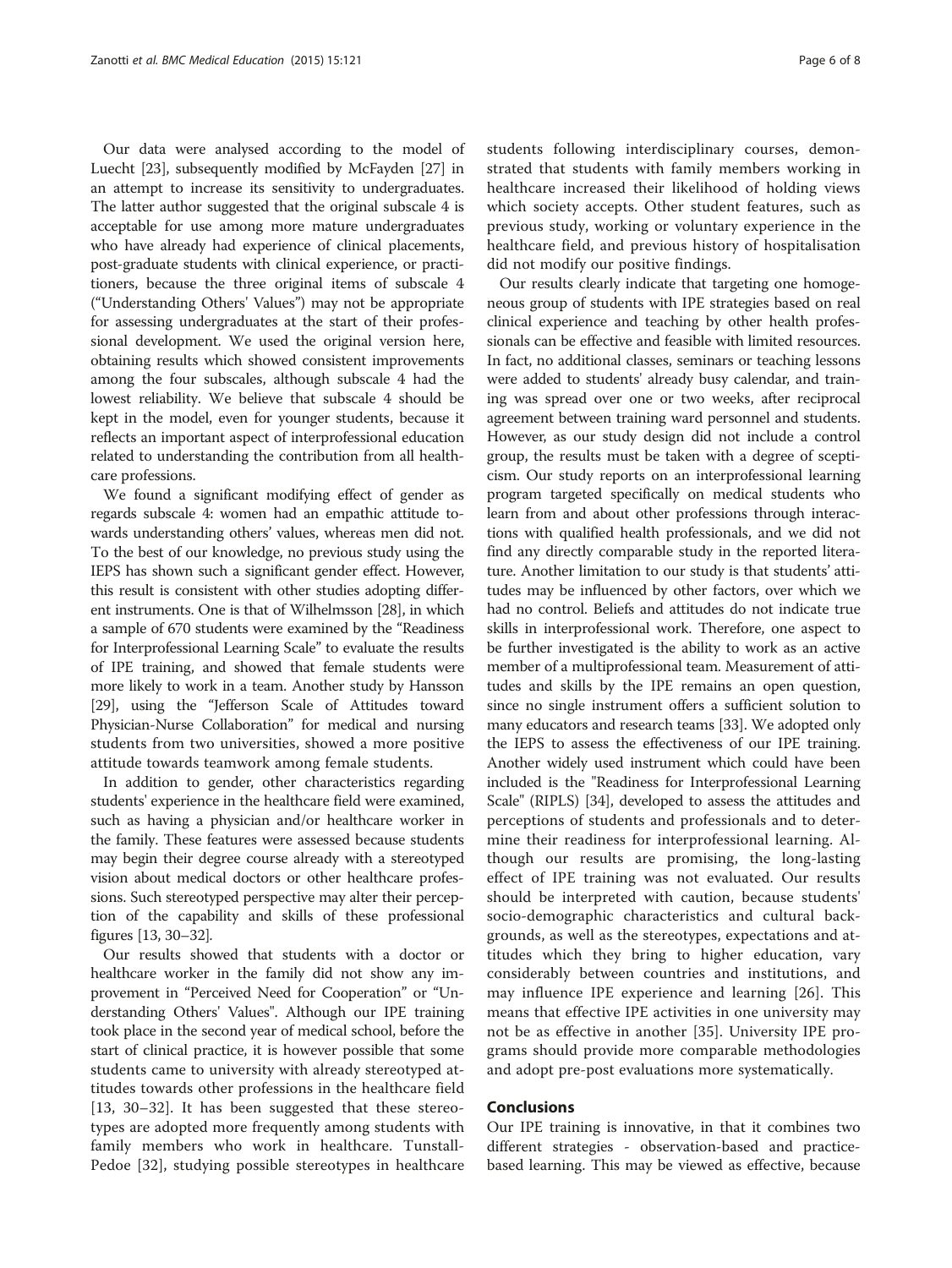<span id="page-6-0"></span>the results indicate that students' perception of IPC generally improved. However, interestingly, the results showed a lack of effectiveness of our educational strategies among students with a doctor or healthcare worker in their family, which did not change the perceived need for teamwork with other professionals or improve understanding of the other professionals' values. More research is needed to explore associations between interprofessional education and healthcare teamwork and collaboration, including and comparing other scales for better understanding of improvements to interprofessional training outcomes and their long-lasting effects.

Our findings suggest that university-based IPE for medical students is feasible and effective. As a results, it seems desirable that it should be considered in all the core-curricula of healthcare professions, to foster positive attitudes to interprofessional collaboration in all future workers in this field.

## Additional file

[Additional file 1:](http://www.biomedcentral.com/content/supplementary/s12909-015-0409-z-s1.pdf) Frequency of 18 items in IEPS on medical students' pre-post training (n = 277).

#### Abbreviations

IPC: Interprofessional collaboration; IPE: Interprofessional education; IEPS: Interdisciplinary education perception scale.

#### Competing interests

The authors declare that they have no competing interests.

#### Authors' contributions

RR planned the study, coordinated personnel and contributed to the manuscript. GS carried out data collection and drafted the manuscript. CC performed all statistical analyses and contributed to the manuscript. All authors read and approved the final manuscript.

#### Acknowledgements

We would like to thank Drs Paolo Rigobello and Roberta Gloder for their valuable support in completing this study.

#### Author details

<sup>1</sup>Department of Molecular Medicine, University of Padova, Via Loredan 18, 35131 Padova, Italy. <sup>2</sup>Department of Pediatrics, Hospital of Treviso, PiazzaleOspedale 1, 31100 Treviso, Italy.

## Received: 24 April 2015 Accepted: 7 July 2015 Published online: 29 July 2015

#### References

- 1. Robben S, Perry M, van Nieuwenhuijzen L, van Achterberg T, Rikkert MO, Schers H, et al. Impact of interprofessional education on collaboration attitudes, skills, and behavior among primary care professionals. J Contin Educ Health Prof. 2012;32(3):196–204.
- 2. World Health Organization. Framework for action on interprofessional education and collaborative practice [Internet]. 2015; Available at: [http://www.who.int/hrh/resources/framework\\_action/en/](http://www.who.int/hrh/resources/framework_action/en/). Accessed 04/22, 2015.
- 3. Reeves S, Perrier L, Goldman J, Freeth D, Zwarenstein M. Interprofessional education: effects on professional practice and healthcare outcomes (update). Cochrane Database Syst Rev. 2013;3:CD002213.
- 4. Pinto A, Lee S, Lombardo S, Salama M, Ellis S, Kay T, et al. The Impact of Structured Inter-professional Education on Health Care Professional Students' Perceptions of Collaboration in a Clinical Setting. Physiother Can. 2012;64(2):145–56.
- Zwarenstein M, Bryant W. Interventions to promote collaboration between nurses and doctors. Cochrane Database Syst Rev. 2000;2(2):CD000072.
- 6. Reeves S, Goldman J, Oandasan I. Key factors in planning and implementing interprofessional education in health care settings. J Allied Health. 2007;36(4):231–5.
- 7. Carpenter J, Dickinson H. Interprofessional education and training. 1° ed. Bristol, UK: Policy Press; 2008.
- 8. Cusack T, O'Donoghue G. The introduction of an interprofessional education module: students' perceptions. Qual Prim Care. 2012;20(3):231–8.
- 9. Barr H, Helme M, D'Avray L. Review of interprofessional education in the United Kingdom. 2015; Available at: [http://caipe.org.uk/news/review-of](http://caipe.org.uk/news/review-of-interprofessional-education-in-the-united-kingdom)[interprofessional-education-in-the-united-kingdom-](http://caipe.org.uk/news/review-of-interprofessional-education-in-the-united-kingdom)/. Accessed 04/22, 2015.
- 10. Baker C, Pulling C, McGraw R, Dagnone JD, Hopkins-Rosseel D, Medves J. Simulation in interprofessional education for patient-centred collaborative care. J Adv Nurs. 2008;64(4):372–9.
- 11. Horsburgh M, Lamdin R, Williamson E. Multiprofessional learning: the attitudes of medical, nursing and pharmacy students to shared learning. Med Educ. 2001;35(9):876–83.
- 12. Freeth D, Reeves S. Learning to work together: using the presage, process, product (3P) model to highlight decisions and possibilities. J Interprof Care. 2004;18(1):43–56.
- 13. Rudland JR, Mires GJ. Characteristics of doctors and nurses as perceived by students entering medical school: implications for shared teaching. Med Educ. 2005;39(5):448–55.
- 14. Williams B, Webb V. Examining the measurement properties of the Interdisciplinary Education Perception Scale (IEPS) in paramedic education. Nurse Educ Today. 2013;33(9):981–5.
- 15. Barr H, Freeth D, Hammick M, Koppel I, Reeves S. Evaluations of interprofessional education. 2015; Available at: [http://caipe.org.uk/silo/files/](http://caipe.org.uk/silo/files/evaluations-of-interprofessional-education.pdf) [evaluations-of-interprofessional-education.pdf.](http://caipe.org.uk/silo/files/evaluations-of-interprofessional-education.pdf) Accessed 04/22, 2015.
- 16. Neill M, Hayward KS, Peterson T. Students' perceptions of the interprofessional team in practice through the application of servant leadership principles. J Interprof Care. 2007;21(4):425–32.
- 17. Giordano C, Umland E, Lyons KJ. Attitudes of faculty and students in medicine and the health professions toward interprofessional education. J Allied Health. 2012;41(1):21–5.
- 18. Hunter JP, Stinson J, Campbell F, Stevens B, Wagner SJ, Simmons B, et al. A novel pain interprofessional education strategy for trainees: assessing impact on interprofessional competencies and pediatric pain knowledge. Pain Res Manag. 2015;20(1):e12–20.
- 19. Goelen G, De Clercq G, Huyghens L, Kerckhofs E. Measuring the effect of interprofessional problem-based learning on the attitudes of undergraduate health care students. Med Educ. 2006;40(6):555–61.
- 20. Kenaszchuk C, Rykhoff M, Collins L, McPhail S, van Soeren M. Positive and null effects of interprofessional education on attitudes toward interprofessional learning and collaboration. Adv Health Sci Educ Theory Pract. 2012;17(5):651–69.
- 21. Seif G, Coker-Bolt P, Kraft S, Gonsalves W, Simpson K, Johnson E. The development of clinical reasoning and interprofessional behaviors: service-learning at a student-run free clinic. J Interprof Care. 2014;28(6):559–64.
- 22. Glaser B. Basics of Grounded Theory Analysis: Emergence vs. Forcing. Mill Valley, CA: Sociology Press; 1992.
- 23. Luecht RM, Madsen MK, Taugher MP, Petterson BJ. Assessing professional perceptions: design and validation of an Interdisciplinary Education Perception Scale. J Allied Health. 1990;19(2):181–91.
- 24. Jones KJ, Vandenberg EV, Bottsford L. Prevalence, formation, maintenance, and evaluation of interdisciplinary student aging interest groups. Gerontol Geriatr Educ. 2011;32(4):321–41.
- 25. Buelow J, McAdams R, Adams A, Rich L. Interdisciplinary teamwork: student differences and teaching implications. Am J Health Sci. 2010;1(1):11–21.
- 26. Rose MA, Smith K, Veloski JJ, Lyons KJ, Umland E, Arenson CA. Attitudes of students in medicine, nursing, occupational therapy, and physical therapy toward interprofessional education. J Allied Health. 2009;38(4):196–200.
- 27. McFadyen AK, Maclaren WM, Webster VS. The Interdisciplinary Education Perception Scale (IEPS): an alternative remodelled sub-scale structure and its reliability. J Interprof Care. 2007;21(4):433–43.
- 28. Wilhelmsson M, Ponzer S, Dahlgren LO, Timpka T, Faresjo T. Are female students in general and nursing students more ready for teamwork and interprofessional collaboration in healthcare? BMC Med Educ. 2011;11:15–6920. 11-15.